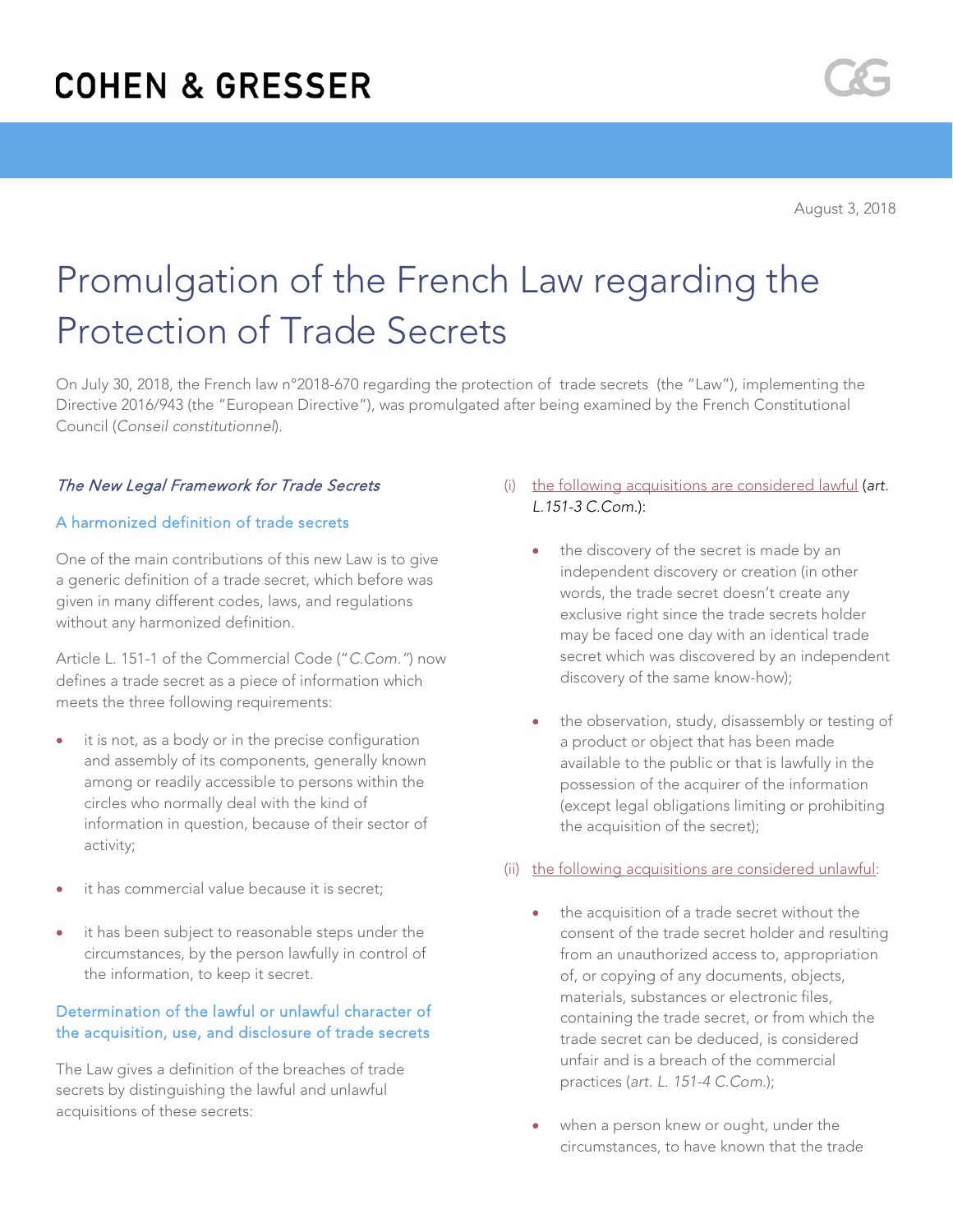secret had been obtained directly or indirectly from another person who was using or disclosing the trade secret unlawfully (*art. 151-6 C.Com.*).

Similarly, the use or disclosure of a trade secret shall also be considered unlawful when it will be done by a person who has acquired the trade secret illegally, who has breached an obligation (such as a confidentiality agreement or any other duty) not to disclose the secret or to limit the use of the trade secret, or when a person knew or ought, under the circumstances, to have known that the trade secret had been obtained directly or indirectly from another person who was using or disclosing the trade secret illegally (*art. L.151-5 and -6 C.Com.*).

Finally, the production, offer, or placement on the market of infringing goods, or the import, export, or storage of infringing goods for those purposes, shall also be considered an unlawful use of a trade secret where the person carrying out such activities knew, or ought, under the circumstances, to have known that the trade secret was used illegally.

#### The exceptions to the protection of trade secrets

The protection of trade secrets is not an absolute right and the Law has listed several exceptions to it, including:

- (i) disclosure required or allowed by a text (such as European Union law, international treaties or domestic legislation), in particular for investigations, controls, authorizations or sanctions from the judicial and administrative authorities (*art. L.151-7 C.Com.*) ;
- (ii) disclosure justified by (*art. L. 151-8 C.Com.*):
	- exercising the right to freedom of expression (including respect for the freedom of the media) and information (just like the European Directive in its § (19), the French legislator makes a reference to the Charter of the Fundamental Rights of the European Union);
	- the revelation, even in the hypothesis of a whistleblowing alert as defined in article 6 of the "Sapin 2" law of December 9, 2016, of misconduct, wrongdoing, or illegal activity, provided that the respondent acted for the

purpose of protecting the general public interest;

the protection of a legitimate interest recognized by the European Union or by domestic law.

Nota bene *:* The law therefore arms the "whistleblowers" whose status has been defined in the Sapin 2 law *: "a whistleblower is an individual who discloses or reports, in a disinterested manner and in good faith, a crime or an offense, a serious and manifest breach of an international commitment duly ratified or approved by France, a unilateral act of an international organization adopted on the basis of such a commitment, of the law or regulations, or a serious threat or harm to general interest, of which he or she has become personally aware. The facts, information or documents protected by a French defense secret, medical secret or matters relating to attorney-client privilege are excluded."*

The Law has also adapted the protection of trade secrets to the labor and employment law and the protection of the workers. Therefore, in a procedure for breach of a trade secret, the latter cannot be claimed if:

- the acquisition of the trade secret is made through the normal right to information and consultation of the employees or their representatives;
- the disclosure by the employee, or his/her representatives, is made in the context of the lawful exercise of his/her function, subject to the fact that this disclosure was necessary in order to do so (*art. L.151-9 C.Com.*).

## The Judicial Measures provided by the Law: Protective Rules for the Trade Secrets

Member States are obligated by the European Directive to provide measures, procedures and remedies against the unlawful acquisition, use or disclosure of trade secrets.

## Measures created to prevent or put an end to a breach of a trade secret

In order to prevent or to put an end to a breach of a trade secret, the competent jurisdiction may order any proportionate measure - including the possibility of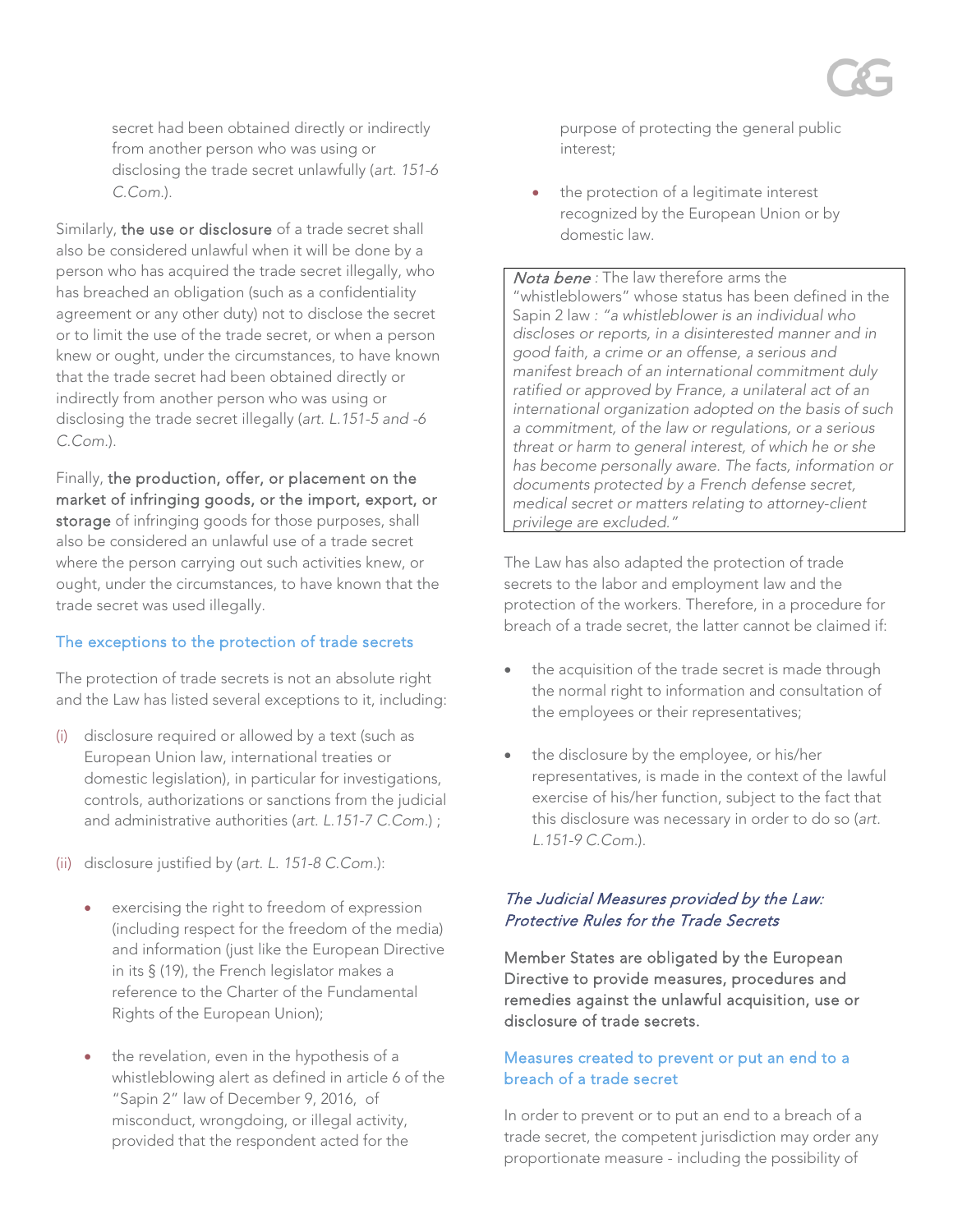imposing recurring penalty payments in the event of non-compliance – of a certain duration in order to eliminate any commercial or economic advantage that the infringer could have derived from the unlawful acquisition, use, or disclosure of the trade secret.

It includes (i) measures prohibiting the use or disclosure of the trade secret as well as the prohibition of the production, offering, placement on the market or use of infringing goods, (ii) measures ordering the destruction of all or part of any support containing or embodying the trade secret or even (iii) the delivery of unlawful support (*art. L. 152-3 C.Com.*).

The courts may also order, *ex parte* (*requête*) or on a summary procedure (*référé*), provisional and precautionary measures, the conditions of which will be determined by a decree of the State Council (*Conseil d'Etat*) (*art. L.152-4 C.Com.*).

## Civil liability of the infringer and remedies

The French legislator has decided that an infringer may be held liable for the breach of a trade secret. The action intended in order to repair the prejudice suffered from the breach is prescribed within five years of the events which caused said breach.

The Law also specifies that in order to calculate the amount of damages to be paid to repair the breach of the trade secret, the following should be taken into account (i) lost profits, including the loss of opportunity (*perte de chance*), (ii) moral prejudice, and (iii) any unfair profits made by the infringer (including intellectual, material and promotional investment savings). The Law also provides an original alternative to this calculation by allowing the courts to set the damages as a lump sum, if the victim asks for it – nonexclusive, however, of any moral damages – taking into account the amount of royalties or fees which would have been due had the infringer requested authorization to use the trade secret in question (*art. L. 152-6 C.Com.*).

Finally, the courts may order the publication of the decision sanctioning the infringer of the trade secrets, preserving however the confidentiality of the latter's, by publishing it online or in newspapers (*art. L.152-7 C.Com.*).

The specific protection before the civil and commercial courts

In order to allow an effective protection of trade secrets before the civil and commercial courts, where inherent elements to the trade secrets may be discussed (for instance, when an exhibit that could breach the trade secret is discussed or when such an exhibit is requested by one of the parties), the Law provides specific procedures inspired from the practices developed before the commercial courts.

Therefore, in due respect of the right of defense, the judge may, spontaneously or at the request of a party, (i) read and study the disputed exhibit or order alone and ask for the advice of a person who can decide if a protective measure is needed for said exhibit, (ii) decide to limit the communication of the exhibit, (iii) decide that the discussions will take place in council chamber (*chambre du conseil*) or even (iv) adapt the reasoning of her/his decision and the conditions of its publication (*art. L. 153-1 C.Com.*).

Finally, any person who has access to an exhibit protected by trade secrets is under an obligation of confidentiality (*art. L.153-2 C.Com.*).

# Sanctions in case of abuse of process by the owner of a trade secret

Considering the fear that the Law may limit the access to companies' internal documents by journalists or whistleblowers and lead consequently to "muzzle" procedures (*procédures "bâillons"*) by companies, the Law provides for a special kind of civil fine which can be ordered by a judge against a claimant of a procedure which was in the end considered dilatory or abusive. The amount of such a fine is limited to 20% of the amount asked by the claimant (and to 60,000 euros if there is no quantified claim) (*art. L.152-8 C.Com.*).

# The Grey Zones of the Law

The law presents a number of grey areas which make its effectiveness uncertain:

 one of the criteria for defining a trade secret is the implementation by its lawful holder of reasonable protective measures in order to keep its secrecy. However, the legislator doesn't explain at any moment what it meant by this type of measure nor what would be the threshold of the "reasonable" character of the measures.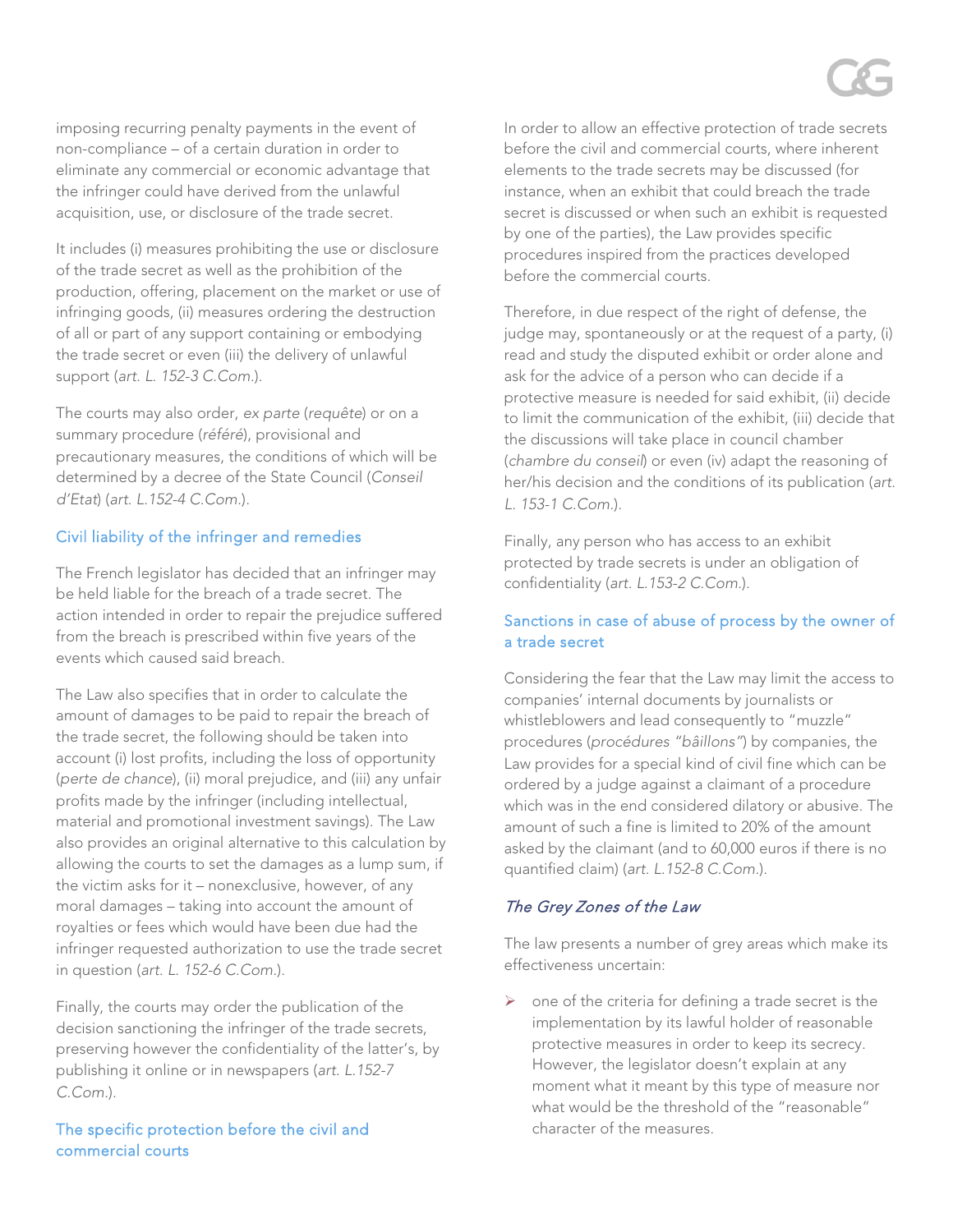In practice, companies will have to define, identify, and prioritize the information they consider to be a trade secret, while providing for internal controls to ensure the protection of the information (appointment of managers, implementation of internal control procedures, limitation of the number of people who have access to information, organization of trainings for the employees in order to raise awareness to the concept of trade secrets, and implementation of non-disclosure agreements with employees and business partners, etc.)

- $\triangleright$  the decrees that will be taken by the State Council (*Conseil d'Etat*) and which will define the provisional and precautionary measures that the courts will be allowed to take have not been published yet;
- the protection of trade secrets is purely civil, which leads some people to doubt its efficacy in the absence of criminal provisions, which are not yet allowed by the European Directive;
- $\triangleright$  since the European parliament allows some freedom to the Member states in the implementation of the European Directive, there is a risk of *forum shopping* where claims could be brought before the jurisdictions where there is stricter legislation;
- $\triangleright$  in order to harmonize the present Law with the existing ones, the State Council (*Conseil d'Etat*) recommended the legislator to proceed with a general study of all the existing texts in order to ensure the coherence with the new Law and facilitate its implementation (in particular regarding related notions such as industrial and commercial secrets and the eventual modifications of the blocking statute of July 26, 1968). This general study, which is very important to ensure a clear understanding of the Law and provide a judicial safeguard, hasn't been completed by the legislator, and leaves all the practical questions which existed prior to the promulgation of the Law unanswered.